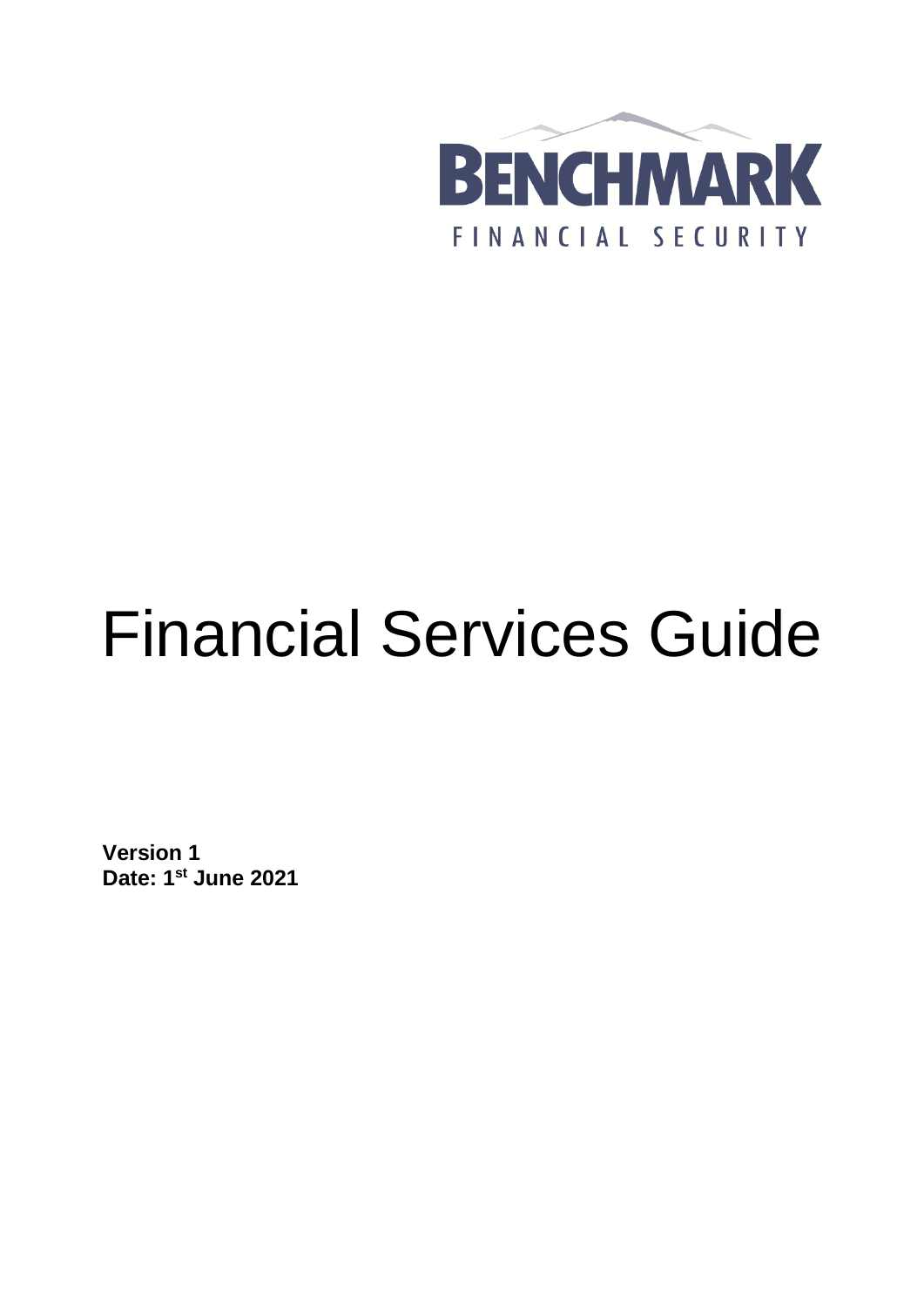# **Important Information about our Licensee**

# **Financial Services Guide**

This Financial Services Guide (FSG) is designed to clarify who we are and what we do, and help you decide whether to use our services.

To make things simple, this guide explains:

- the services and types of products we're able to offer you
- how we and our associates are paid and any other benefits we may receive
- any potential conflicts of interest we may have
- how we protect your privacy and handle your personal information
- how we resolve disputes, and what you should do if you have one.

Please read through the whole FSG, as it's full of useful information – and is also worth holding on to for future reference. The Privacy Notification on page 10 is worthwhile reading as it gives you further clarity on how we handle your personal information. And of course, if you ever have any questions, please contact us.

# **Other documents you may receive**

In addition to this FSG, if we provide you with financial advice, we will also present you with a written Statement of Advice (SOA).

This will describe:

- advice and strategies we recommend, and the reasons why;
- the financial products and services we recommend and the reasons why;
- any fees or commissions we will receive; and
- any associations we have with financial product providers or other parties that may influence the advice we provide.

After that, any time you receive further financial advice from us, we will either provide you with another SOA or give you (or keep our own) written Record of Advice (ROA). You can request a copy of this by contacting us any time up to seven years from the date of the advice provided. Please refer to the "Contact us" section of this FSG for our contact details.

To help you make an informed decision about a financial product you generally will be given a Product Disclosure Statement (PDS) which outlines the product features and costs in detail. In certain circumstances it is not a requirement that you be given a PDS (including, for example, where you already have one).

# **Giving us instructions**

If you want to make changes to your financial plan or provide other instructions, please contact us. Please refer to the "Contact us" section of this FSG for our contact details.

Generally, you will need to give us instructions in writing (eg fax, email or letter) or another method agreed with us.

# **Not Independent**

Consultum Financial Advisers Pty Ltd (Consultum) is a wholly owned subsidiary of IOOF Holdings Limited ABN 49 100 103 722 ("**IOOF**") and is part of the IOOF group of companies ("**IOOF Group**"). The IOOF Group is an issuer of financial products, some of which are included in our Approved Product List (APL). In addition, we may receive commission on life insurance products as explained in the '**How we charge for our services**' section. For these reasons, we are not able to refer to ourselves or our advice as 'independent', 'impartial' or 'unbiased'.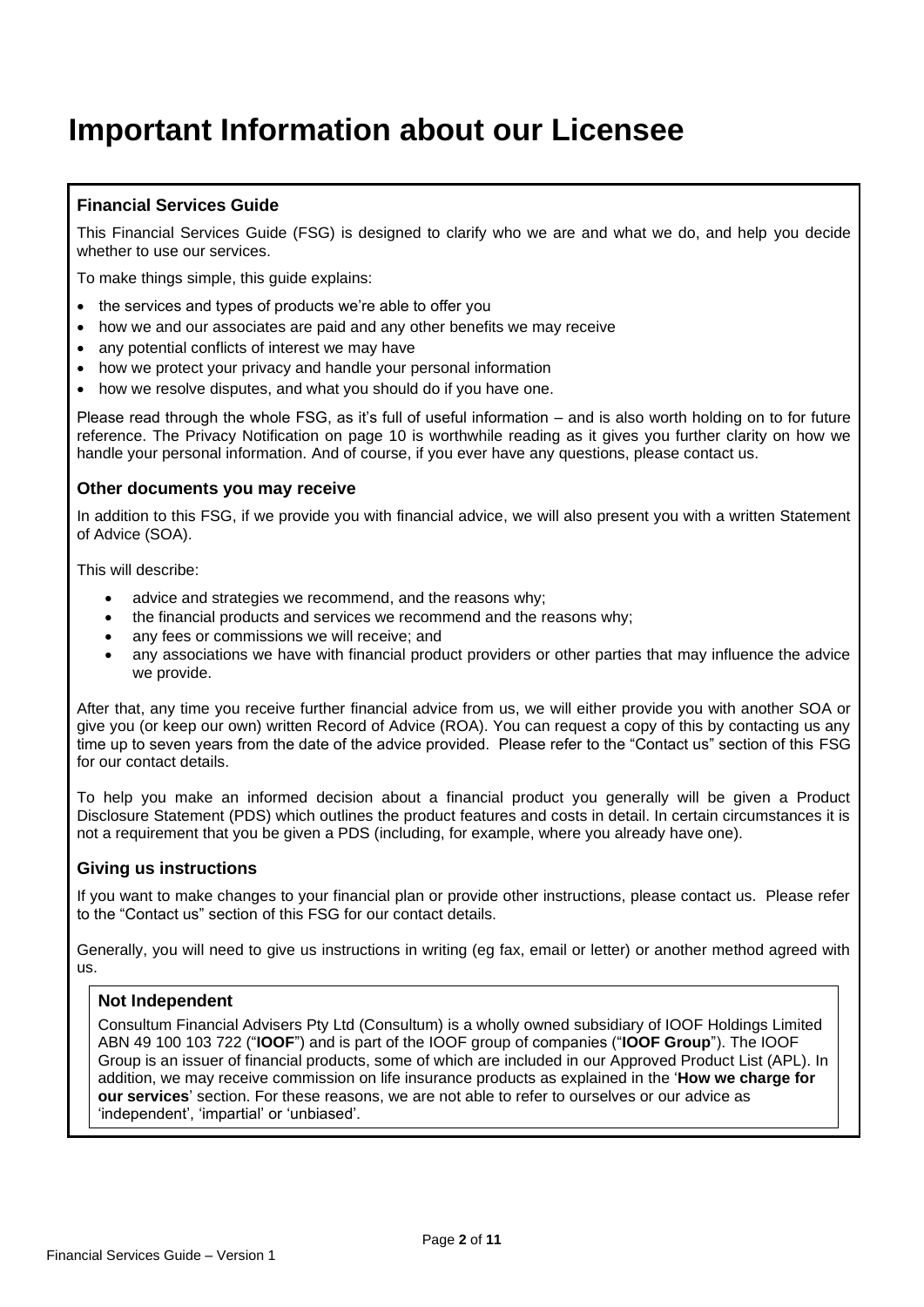We are authorised representatives of Consultum Financial Advisers Pty Ltd ABN 65 006 373 995, Australian Financial Services Licence Number 230323 ("**Consultum**") of Level 6, 161 Collins Street, Melbourne VIC 3000.

# **Our associations and relationships**

Consultum is a subsidiary of the IOOF Group. If you would like further information about independence, conflicts or selecting a financial adviser you can visit ASIC's Money Smart website [\(www.moneysmart.gov.au/investing/financial](https://www.moneysmart.gov.au/investing/financial-advice)[advice\)](https://www.moneysmart.gov.au/investing/financial-advice).

Consultum Financial Planners are required by law to provide financial advice that meets the obligations set out in the Corporations Act to act in the best interests of each client.

We may recommend financial services and products issued, managed or administered by companies within the IOOF Group or companies in which a shareholding is maintained by an IOOF Group member.

These include products and services issued, managed or operated by the following entities:

- MLC Investments Limited ABN 30 022 641 661 AFSL 230705 (branding includes 'Private Investment Consulting')
- JANA Investment Advisers Pty Ltd ABN 97 006 717 568 AFSL 230693
- NULIS Nominees (Australia) Limited ABN 80 008 515 633 AFSL 236465 as trustee for the MLC Super Fund ABN 70 732 426 024, and as trustee for the MLC Superannuation Fund ABN 40 022 701 955 (branding includes 'MLC' and 'Plum')
- Navigator Australia Limited ABN 45 006 302 987 AFSL 236466 (branding includes 'Pre Select Funds')
- Australian Executor Trustees Limited ABN 84 007 869 794 AFSL 240023
- IOOF Investment Services Limited ABN 80 007 350 405 AFSL 230703
- IOOF Investment Management Limited ABN 53 006 695 021 AFSL 230524
- IOOF Limited ABN 21 087 649 625 AFSL 230522
- Managed Portfolio Services Limited ABN 77 009 549 697 AFSL 233761
- OnePath Funds Management Limited ABN 21 003 002 800 AFSL 238342
- OnePath Custodians Pty Limited ABN 12 008 508 496 AFSL 238346
- Oasis Fund Management Limited ABN 38 106 045 050 AFSL 274331
- Antares Capital Partners Ltd ABN 85 066 081 114 AFSL 234483 (this includes as the issuer of the 'Altrinsic Global Equities Trust' co-branded 'Altrinsic Global Advisers' and 'a partner of MLC Asset Management')
- Fairview Equity Partners Pty Ltd ABN 45 131 426 938 AFSL 329052
- Intermede Investment Partners Limited
- MLC Asset Management Services Limited
- Presima Inc

If we recommend a product or service issued by an IOOF Group company, they will benefit from our recommendation by receiving product and management fees from you as well as fees paid by fund managers to distribute the fund manager's product. Please refer to the relevant PDS and/or offer documents for further information.

We generally recommend products that are listed on Consultum's approved product list. These will include IOOF Group products. Before any products are added to this list a review process is undertaken and products are required to meet minimum standards. If these products are not appropriate for your circumstances, then we may recommend a product outside of this list. At all times, we will ensure that our recommendations are in your best interests.

IOOF does not guarantee or otherwise accept any liability in respect of the financial advice or services provided by Consultum or its authorised representatives.

Consultum and its related bodies corporate distribute insurance products issued by MLC Limited ABN 90 000 000 402 and OnePath Life Limited ABN 33 009 657 176. MLC Limited is part of the Nippon Life Insurance Group. OnePath Life is part of the Zurich Financial Services Group. MLC Limited and OnePath Life are not part of the IOOF Group.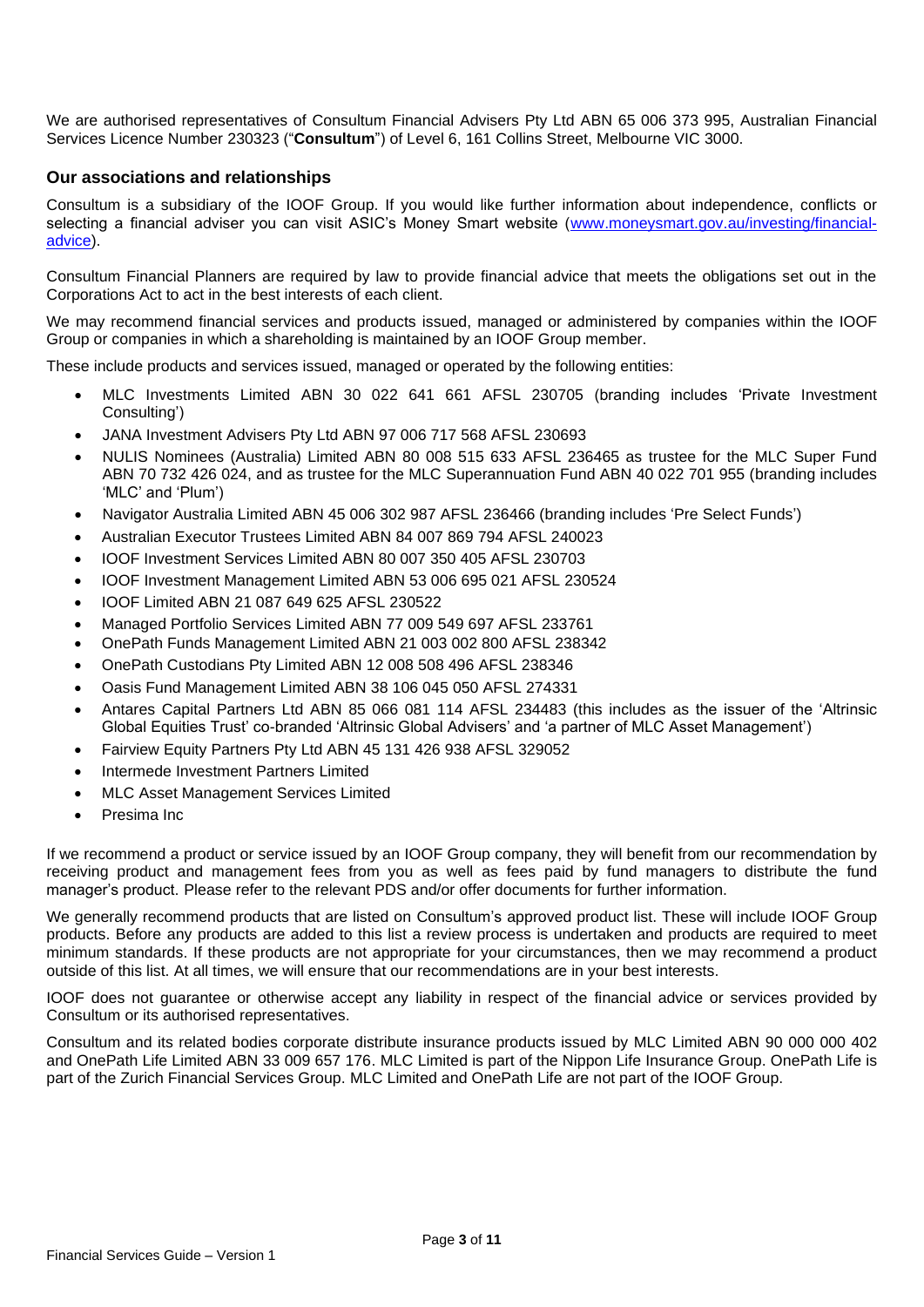# **About us**

### **Who we are**

We are representatives of and offer our services on behalf of Consultum Financial Advisers Pty Ltd.

The Financial Services we offer are provided by Jordan Burdon Pty Ltd, ACN 611 299 453, ABN 32 593 686 887 trading as Benchmark Financial Security Authorised Representative No. 1243452

The following financial advisers are authorised to provide the financial services referred to in the 'What we do' section of this FSG to you on behalf of Consultum:

Jordan Burdon

Authorised Representative No. 1002445

Consultum has authorised us to provide you with this Financial Services Guide.

### **What we do**

We are authorised by GWM Adviser Services to provide financial advice in relation to:

- Wealth Accumulation
- Income & Asset Protection
- Tax Strategies
- Superannuation
- Retirement & Redundancy Planning
- Estate Planning
- Government Benefits
- Debt Management

and to provide financial advice and deal in the following financial products:

- Basic Deposit Products
- Non-basic Deposit Products
- Non-cash Payment Facilities
- Life Products Investment Life Insurance
- Life Products Life Risk Insurance
- Superannuation
- Retirement Savings Accounts
- Managed Investment Schemes, including Investor Directed Portfolio Services (IDPS)
- Derivatives
- Government Debentures, Stocks or Bonds
- **Securities**
- **Standard Margin Lending Facilities**

We are not authorised to provide any other financial services or financial products on behalf of GWM Adviser Services.

Where we are unauthorised to provide you with a financial service or financial product that you are interested in, we will advise you of this and refer you to an alternative source of advice.

# **Contact us**

For more information on anything you have read in this FSG, to obtain a copy of our privacy policy or if there is anything else we can help you with, please contact us at:

Po Box 4206 Edgeworth NSW 2285 0403 833 619 [jordan@benchmarkfinancialsecurity.com.au](mailto:jordan@benchmarkfinancialsecurity.com.au) www.benchmarkfinancialsecurity.com.au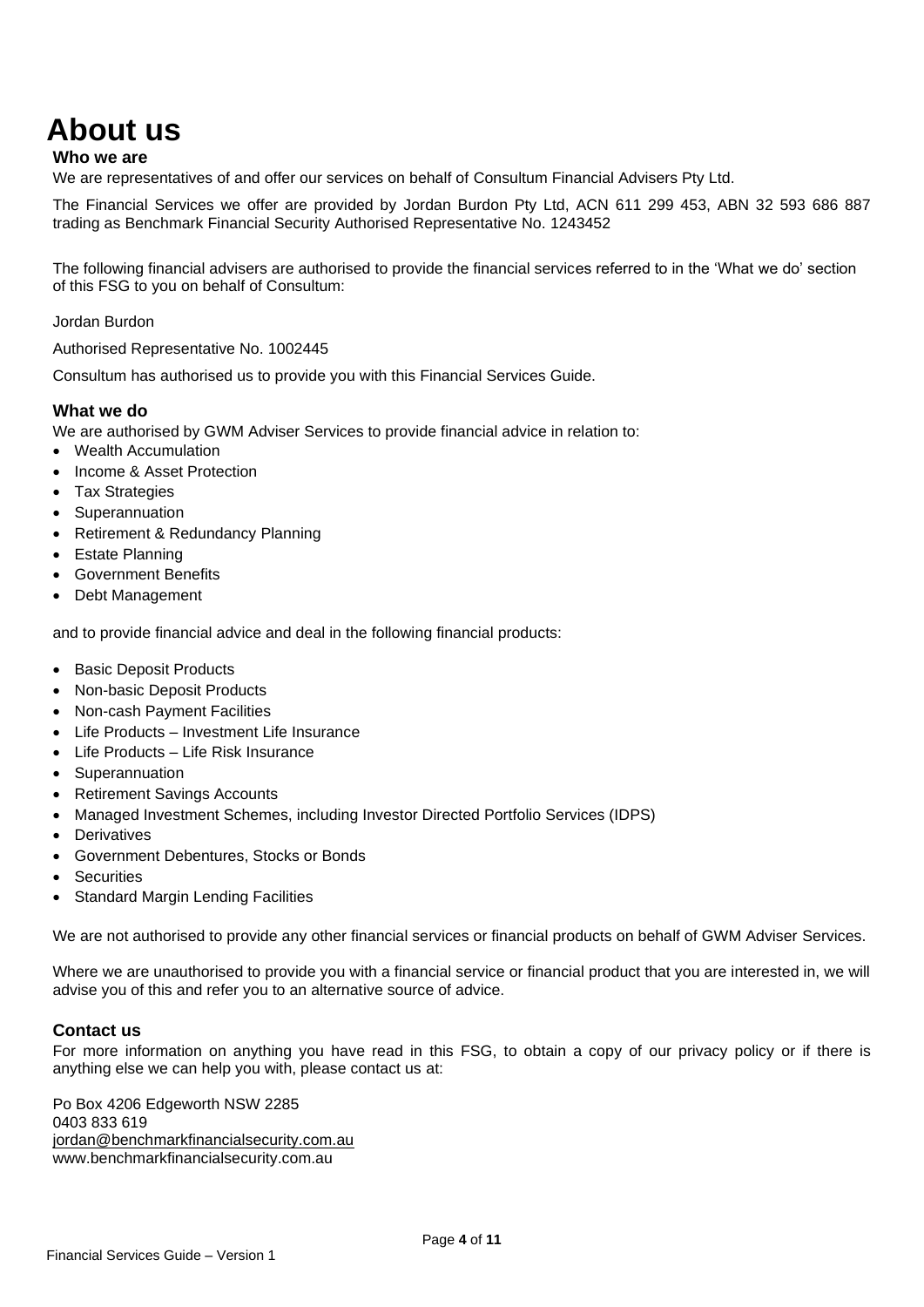# Your confidence in our advice

Your satisfaction is very important to us and we have procedures in place to resolve any concerns promptly and fairly.

# **Our complaints procedure**

If you're unhappy with the advice you receive, or other aspects of our service please follow the steps outlined below.

- 1. Please let your financial adviser know so we can act on it immediately.
- 2. If your adviser has not satisfactorily resolved your complaint, please contact Consultum on **1800 062 134.**

If after speaking to us or your financial adviser, your complaint is not resolved within five (5) business days, please write to:

**Compliance and Professional Standards Manager**  Consultum Financial Advisers Pty Ltd GPO Box 2544W Melbourne, VIC 3001

3. If your complaint isn't resolved within 45 days or to your satisfaction, then you may refer the matter to the Australian Financial Complaints Authority (AFCA):

**Website:** [www.afca.org.au](file:///C:/Users/p780057/AppData/Local/P769641/AppData/Local/Microsoft/Windows/Temporary%20Internet%20Files/Content.Outlook/NKQR1889/www.afca.org.au) **Email:** [info@afca.org.au](mailto:info@afca.org.au) **Telephone:** 1800 931 678 (free call) **In writing to:** Australian Financial Complaints Authority GPO Box 3, Melbourne VIC 3001

AFCA provides fair and independent financial services complaint resolution that's free to consumers. Time limits may apply to lodge a complaint with AFCA, so you should act promptly. You can check the AFCA website to find out if a time limit applies or when the time limit relevant to your circumstances expires.

Consultum holds professional indemnity insurance that satisfies the requirements of section 912B of the Corporations Act. This insurance also covers the conduct of our advisers who were authorised by Consultum at the time of providing the advice but are no longer authorised representatives of Consultum at the time of your complaint.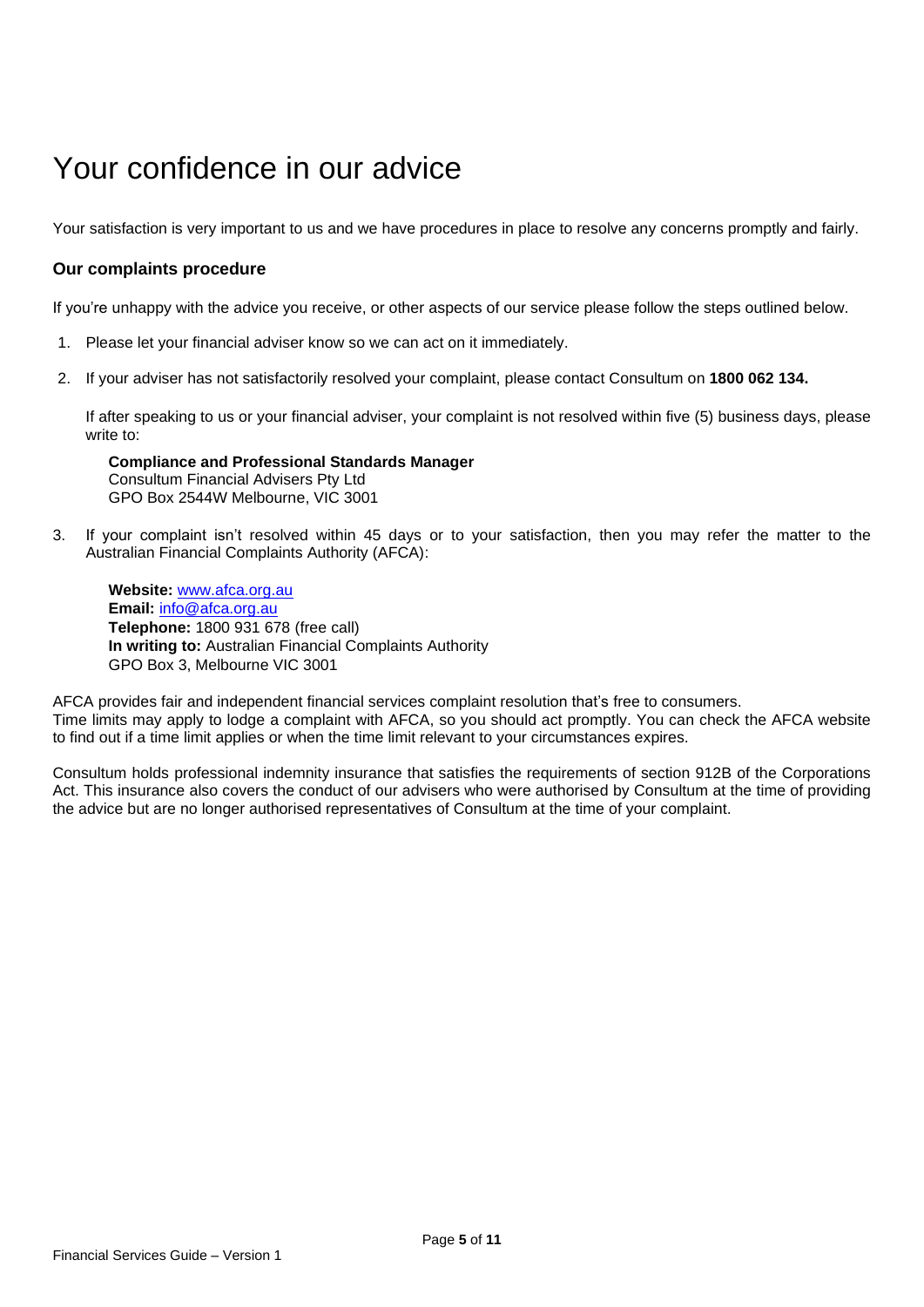# **Payments and benefits we receive**

You can pay for the services you receive on a fee for advice basis. This allows you to know that you are paying for our advice irrespective of any product you use, clarifies the services you are entitled to, and ensures all recommendations are driven by your needs.

We will agree with you the amount you pay based upon:

- a flat dollar fee;
- an hourly rate;
- the amount you invest; or
- a combination of the above.

You can pay in the following ways:

- by direct invoice from us;
- in some circumstances, where possible, as a fee for advice that will be deducted from your investments as a one-off payment or in instalments;
- where applicable, via commission we may receive from a financial product provider when you commence an investment and ongoing commission during the life of the investment;
- where applicable, via commission we may receive from a financial product provider when you commence an insurance contract and ongoing commission annually during the life of the insurance contract; or
- a combination of the above.

If you are not already on a fee for advice package, you can move to this payment at any time.

Please refer to the "How we charge for our services" section of this FSG for further information.

### **Other payments we may receive**

We will provide you with details of all fees, commissions or other benefits we may receive when we provide advice to you and, where possible, will give actual dollar amounts. If we cannot provide this accurately, we will provide workeddollar examples.

Even if you don't receive personal financial advice from us, you can still request the details of any fees, commissions or other benefits we receive in relation to any other financial service we provide you.

# **Benefits we may receive**

Sometimes in the process of providing advice, we may receive benefits from product providers.

#### **Conferences**

We may attend conferences and professional development seminars that have a genuine education or training purpose. Consultum, or our employer, may pay for the costs of our travel and accommodation, and events and functions held in conjunction with the conference or seminar.

# **Non-monetary benefits**

We maintain a public register outlining the alternative forms of remuneration that are payable to, and by us, e.g. benefits valued between \$100 and \$300, and those that relate to genuine education or training and technology software or support.

You can view an extract of the register by contacting us. Please be aware that Consultum may charge you for the cost of providing this information to you.

# **Sponsorship**

Consultum receives cash payments from product providers who sponsor and attend training presentations, conferences and/or professional development days. Amounts vary between product providers and we do not directly share in the sponsorship payment; however, we may indirectly benefit as these payments subsidise the costs associated with these training and professional development events.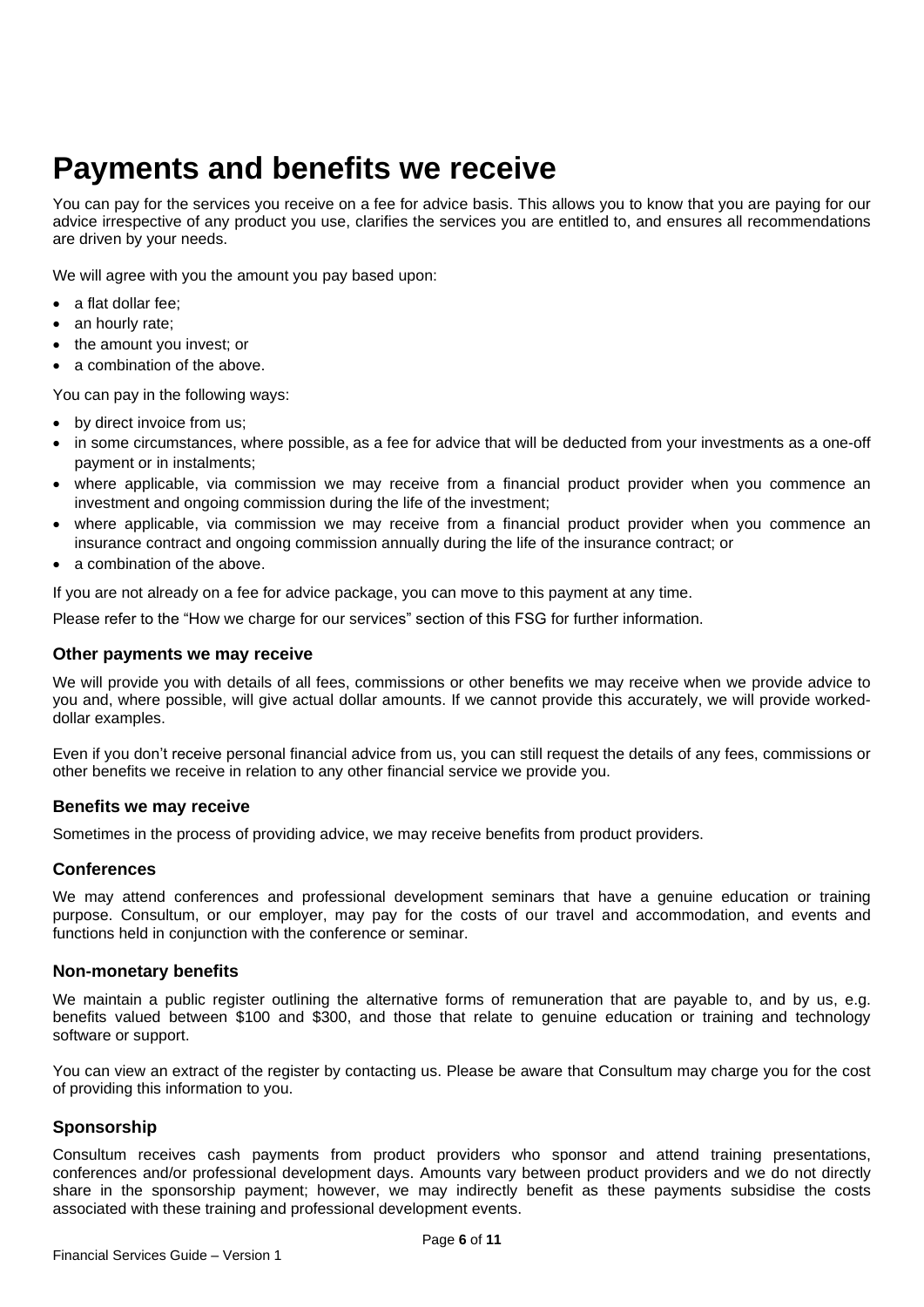# **Referrals**

### **Referrals from a third party**

At present we do not have any referral arrangement in place to pay a third party referrer a referral fee, commission or other benefit. If this changes, we will make you aware of this prior to providing advice, or further advice, to you.

#### **Referrals to a third party**

At present we do not have any referral arrangement in place to provide referrals to third parties in return for payment or other benefit. If this changes, we will make you aware of this prior to providing advice, or further advice, to you.

# **Death & TPD Succession/Estate planning**

In the event of our death or permanent disablement, Consultum may acquire our client servicing rights. This helps manage the transition of ownership to ensure you continue to receive advice.

In addition, we are part of a corporate structure and have a succession agreement in place to manage the transition of ownership should we leave the business.

The value of any sale is based on an independent valuation of the business.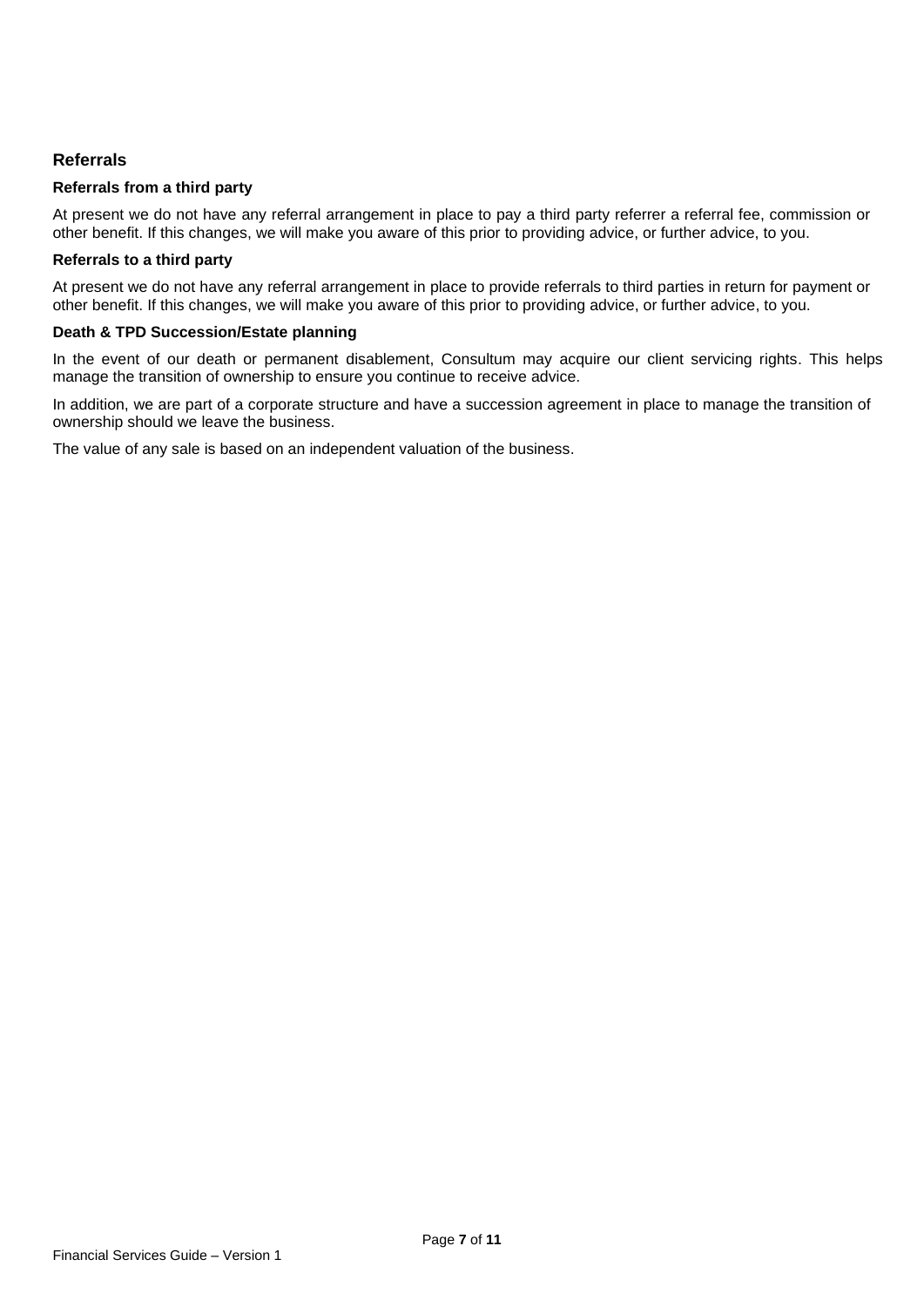# **How we charge for our services**

All fees and commissions are inclusive of GST and the fees could be greater than those disclosed below in complex cases. In these instances, we will inform you of the exact fee payable promptly in writing.

| <b>Initial consultation</b>                                | The initial consultation fee is set at a rate of \$330 per hour or part thereof. If you elect<br>to receive further advice following the initial consultation this hourly fee will be waived<br>and the fee structure below will apply for the provision of financial advice.                                                                                                        |  |  |
|------------------------------------------------------------|--------------------------------------------------------------------------------------------------------------------------------------------------------------------------------------------------------------------------------------------------------------------------------------------------------------------------------------------------------------------------------------|--|--|
| <b>Advice preparation</b>                                  | If you elect to pay us a fee for advice the following fees will apply. The fees will<br>depend on the size of the investment portfolio and the complexity of the advice:                                                                                                                                                                                                             |  |  |
|                                                            | The minimum fee charged is \$2,200 while the maximum fee is \$8,800.                                                                                                                                                                                                                                                                                                                 |  |  |
|                                                            | For example complex advice that contain multiple goals, strategies and/or tax<br>structures including but not limited to; self-managed superannuation Funds, family<br>trusts and companies, are likely to be charged closer to the maximum. Less complex<br>advice that addresses limited goals, strategies and tax structures are likely to be<br>charged closer to the minimum.   |  |  |
| Implementation                                             | If you elect to pay us a fee for implementing the advice the following fees may apply.<br>The fees will depend on the size of the investment portfolio and the complexity of the<br>advice:                                                                                                                                                                                          |  |  |
|                                                            | Portfolios less than \$100,000: Implementation fee of between \$1,100 and \$2,200<br>Portfolios \$100,000 - \$300,000: Implementation fee of between \$2,200 and \$5,500<br>Portfolios in excess of \$300,000: Implementation fee of \$5,500                                                                                                                                         |  |  |
|                                                            | Borrowed funds - if we recommend you acquire investments using borrowed funds<br>then your implementation fee will be a minimum of \$1,100 and a maximum of \$3,300.                                                                                                                                                                                                                 |  |  |
| <b>Ongoing fee for advice</b>                              | If you elect to pay a fee for the ongoing review of your financial planning strategy, the<br>ongoing fee is based on the complexity of ongoing advice and the services provided.<br>The minimum fee is \$2,200 while the maximum is 3.0% of the value of your portfolio<br>each year. For example for investment valued at \$100,000 the maximum ongoing fee<br>would be \$3,000 pa. |  |  |
|                                                            | Borrowed funds - if we recommend you acquire investments using borrowed funds<br>then your ongoing fee will be a minimum of \$2,200 and a maximum of \$5,500 pa.                                                                                                                                                                                                                     |  |  |
|                                                            | The ongoing advice fee will be based on the level of service needed and the<br>complexity of the advice. Complex advice requirements include the use of trusts and<br>ownership structures, overseas assets or incomes, executive options or multiple<br>investment entities. The frequency of the review will also impact on the fee charged.                                       |  |  |
| <b>Fixed Term Advice and</b><br><b>Services Agreements</b> | You can elect to enter into a 12 month Fixed Term Advice and Services Agreement<br>as part of your financial planning strategy so you can receive advice services such as<br>a meeting to review your plan. Details of the services will be set out in your 12 month<br>Fixed Term Advice and Services Agreement.                                                                    |  |  |
|                                                            | The fee can range from a minimum of \$2,200 while the maximum is \$8,800 or 3.00%<br>of the value of your portfolio each year. The fee applied will be commensurate to the<br>level of service needed and the complexity of the advice provided and will be outlined<br>and agreed with you in the Agreement.                                                                        |  |  |
|                                                            | For example, for investments valued at \$200,000 the maximum annual fee would be<br>\$6,600 pa.                                                                                                                                                                                                                                                                                      |  |  |
|                                                            | Borrowed funds - if we recommend you acquire investments using borrowed funds<br>then your annual fee will be a minimum of \$3,300 and a maximum of \$8,800 pa.                                                                                                                                                                                                                      |  |  |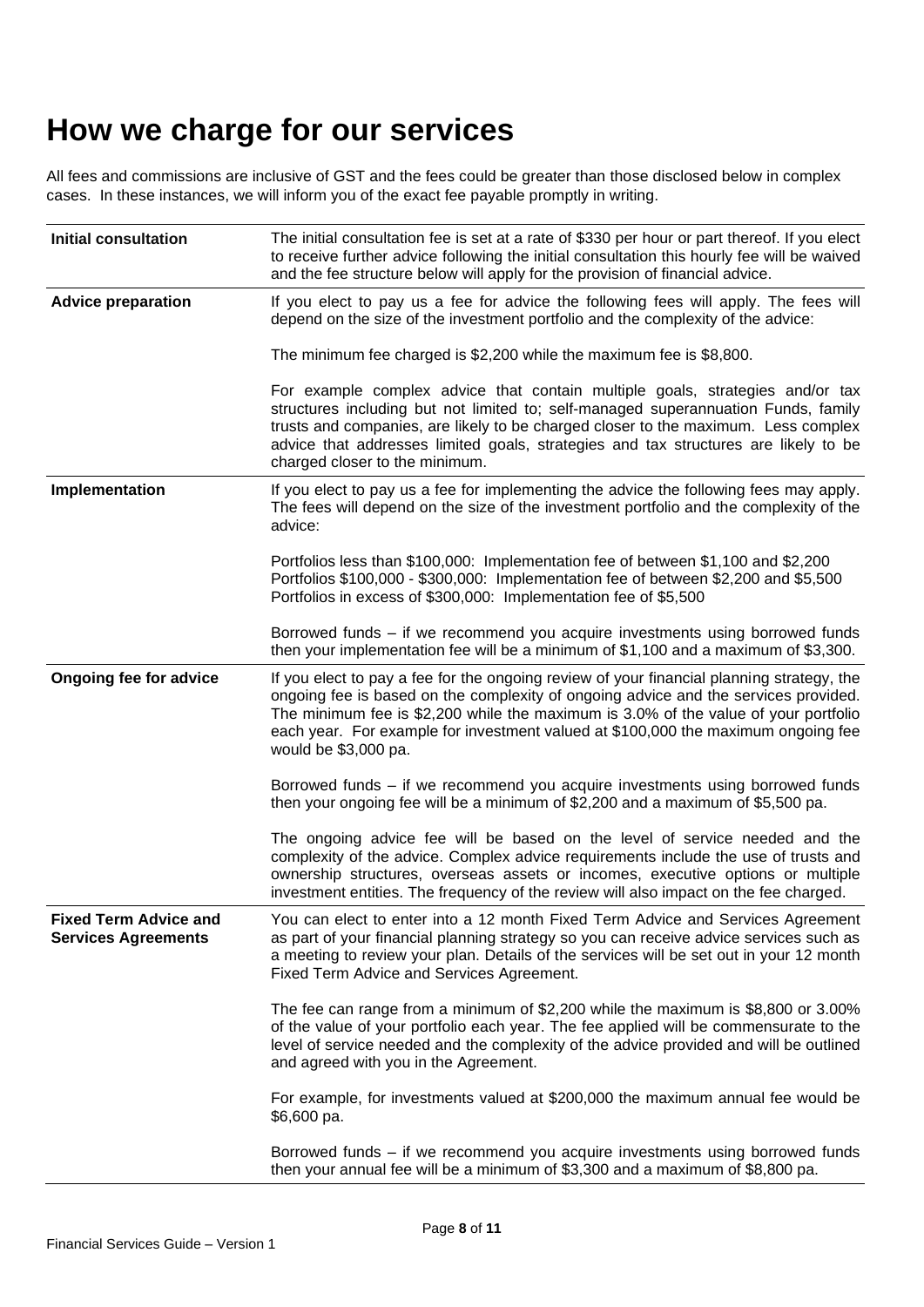| Ad hoc advice                 | Where you do not wish to participate in an ongoing service fee arrangement but<br>require ongoing advice on an ad hoc basis, an hourly fee of \$220 may apply.                                                                                                                                                                                                                      |                                                                         |                                            |  |
|-------------------------------|-------------------------------------------------------------------------------------------------------------------------------------------------------------------------------------------------------------------------------------------------------------------------------------------------------------------------------------------------------------------------------------|-------------------------------------------------------------------------|--------------------------------------------|--|
| <b>Execution only service</b> | Where we provide a financial service to facilitate buying or selling of a specific<br>financial product as instructed by you, a one-off minimum of \$550 and a maximum of<br>\$2,200 fee may apply.                                                                                                                                                                                 |                                                                         |                                            |  |
| <b>Insurance products</b>     | Where we arrange a life insurance product for you, the relevant insurer will pay an<br>initial commission to us. The commission is calculated as a percentage of the<br>premium paid (and may include health, occupational, frequency and modal loadings<br>and policy fees, but excludes stamp duty).<br>Annual commission will also be paid when you renew your policy each year. |                                                                         |                                            |  |
|                               | The rates of initial and ongoing commission will depend on the date the policy is<br>issued and are set out in the table below:                                                                                                                                                                                                                                                     |                                                                         |                                            |  |
|                               | Date policy is issued                                                                                                                                                                                                                                                                                                                                                               | <b>Initial Commission (%</b><br>of annual policy cost<br>including GST) | Ongoing<br><b>Commission</b>               |  |
|                               |                                                                                                                                                                                                                                                                                                                                                                                     |                                                                         | (% of annual policy<br>cost including GST) |  |
|                               | Before 1 January 2018 or<br>before 1 April 2018 (where the<br>application was received<br>before 1/1/18)                                                                                                                                                                                                                                                                            | up to 130%                                                              | up to $33%$                                |  |
|                               | From 1 January 2018                                                                                                                                                                                                                                                                                                                                                                 | up to 88%                                                               | up to 33%                                  |  |
|                               | From 1 January 2019                                                                                                                                                                                                                                                                                                                                                                 | up to 77%                                                               | up to 33%                                  |  |
|                               | From 1 January 2020                                                                                                                                                                                                                                                                                                                                                                 | up to 66%                                                               | up to 33%                                  |  |

We may receive commission at pre 1 January 2018 rates if:

- you increase your cover, add new cover or otherwise amend a policy purchased by you before 1 January 2018; and
- that policy amendment results in commission receivable by us, and
- that policy amendment is eligible for pre-1 January 2018 commission rates.

**Example** (all figures include GST):

You purchase the policy for \$1000 on 1 December 2019. We may receive an initial commission of up to \$700 (\$1000 x 77%) in the first year and ongoing commissions of \$330 per annum (\$1000 x 33%) for as long as you continue to hold the policy.

If you increase your cover on 1 July 2020 for a cost of \$500, we may receive an initial commission of up to \$330 (\$500 x 66%). The ongoing commissions on the additional cover may be up to \$165 (\$500 x 33%). This is in addition to the ongoing commissions of \$330 per annum when the policy was purchased. Total ongoing commissions payable to us may be up to \$495 (\$1500 x 33%).

Please note that the initial and ongoing commissions on life insurance products are paid to us by the product provider and are not an additional cost to you.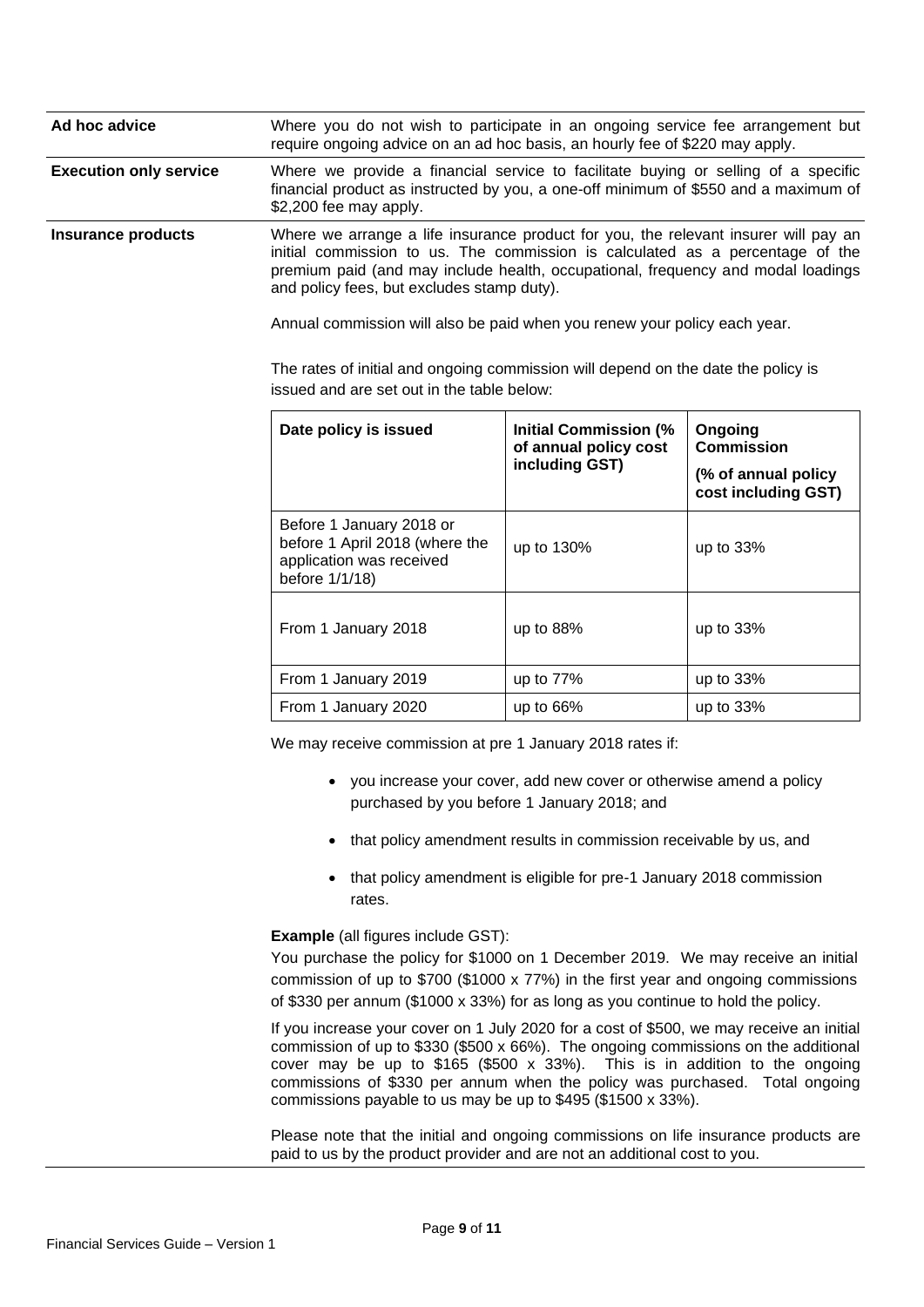# **Privacy Notification**

# **How we manage your personal information**

We are grateful for the trust and confidence you have in us to safeguard your privacy. This notification covers us and tells you how we collect your information, what we use it for and who we share it with. It also points out some key features of our Privacy Policy. If you would like more information, please refer to our Privacy Policy available at [www.consultum.com.au/privacy.](http://www.consultum.com.au/privacy) You can also request a copy by calling our client services team on 1800 062 134 or by writing to:

#### **Privacy Officer**

Consultum Financial Advisers Pty Ltd GPO Box 264 Melbourne, VIC 3001.

### **Collecting and using your personal information**

We will collect and use your personal information (which may, if authorised and required, include your sensitive information, such as health information) for a variety of purposes, including to provide you with the financial services you have requested (including answering your requests and complaints, varying products and services and managing your relevant product portfolios) and to contact you about other products and services that may be relevant to you. We may also collect personal information in order to prevent or investigate any fraud or crime, or any suspected fraud or crime.

We'll collect your personal information from you directly whenever we can. Sometimes we collect your personal information from other sources or third parties such as your accountant, or other reliable identity verification service providers. We do this only if it's necessary to do so, for example where:

- we need information from an insurer about an insurance application you make through us;
- at your request, we exchange information with your legal or financial advisers or other representatives.

If we collect information that can be used to identify you, we will take reasonable steps to notify you of that collection.

We may collect information about you because we are required or authorised by law to collect it. There are laws that affect financial institutions, including company and tax law, which require us to collect personal information. For example, we require personal information to verify your identity under Commonwealth Anti-Money Laundering law.

# **What happens if you don't provide your information to us?**

If you choose not to provide your information to us, we may not be able to:

- provide you with the product or service you want;
- manage or administer your product or service;
- verify your identity or protect against fraud; or
- let you know about other products or services that might better meet your financial and lifestyle needs.

#### **Protecting your privacy**

Protecting your privacy is essential to our business. Your file, containing your profile, personal objectives, financial circumstances and our recommendations, is kept securely.

#### **Disclosing your personal information**

We may share your personal information (which may, if authorised and required, include your sensitive information, such as health information) with third parties for the purposes for which we are authorised to use your information.

This may include to the following types of third parties:

• those involved in providing, managing or administering the products or services you have requested, including other advisers, paraplanners and organisations who work with us, including Consultum and other members of the IOOF Group, depending on the financial services and products you have requested;